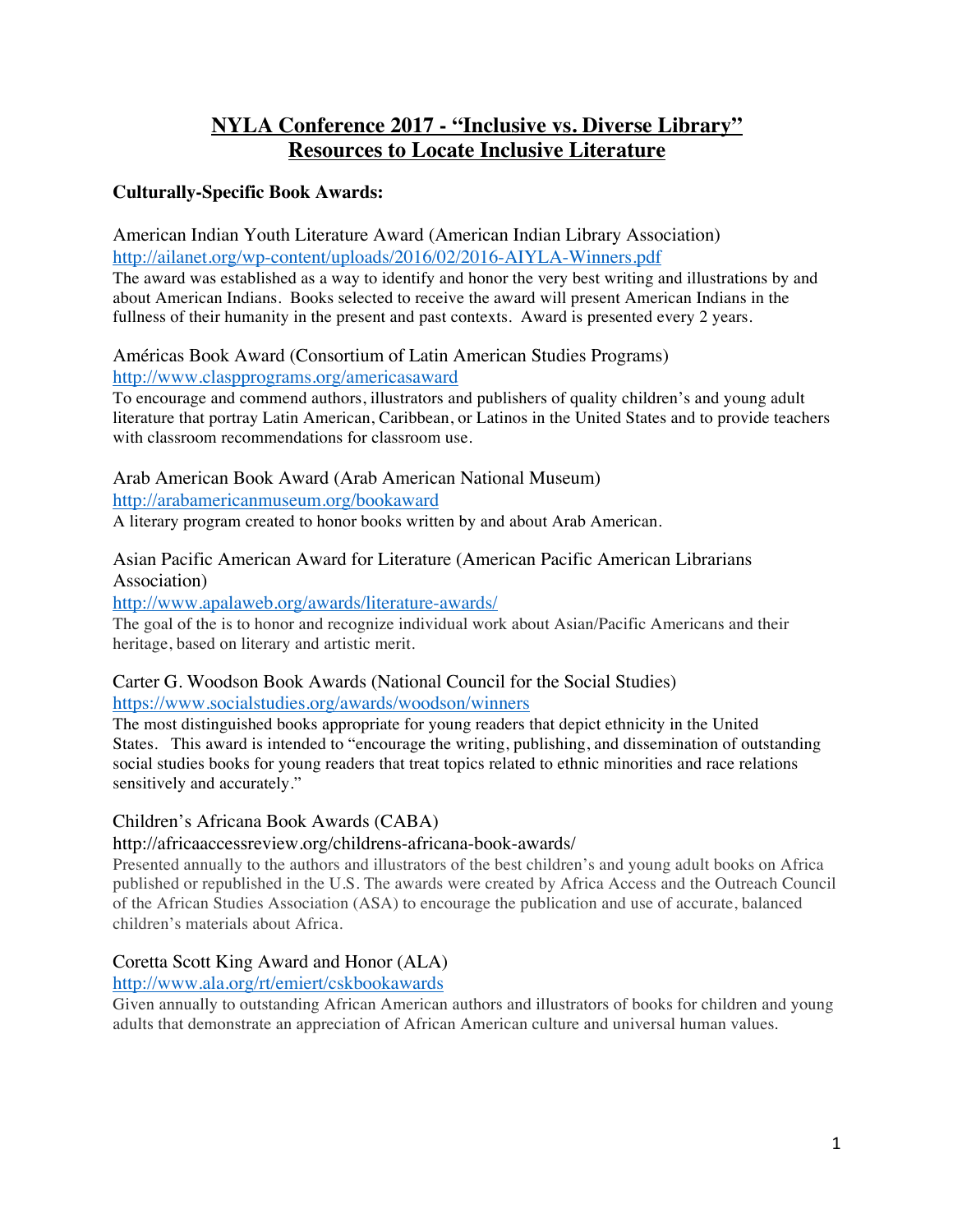# Pura Belpré Award (ALA)

# http://www.ala.org/alsc/awardsgrants/bookmedia/belpremedal

Named after Pura Belpré, the first Latina librarian at the New York Public Library is presented annually to a Latino/Latina writer and illustrator whose work best portrays, affirms, and celebrates the Latino cultural experience in an outstanding work of literature for children and youth.

# Tomás Rivera Mexican American Children's Book Award (Texas State Univ.–San Marcos)

http://www.education.txstate.edu/ci/riverabookaward/book-award-winners.html Texas State University College of Education developed the award to honor authors and illustrators who create literature that depicts the Mexican American experience.

#### Stonewall Book Awards (ALA)

http://www.ala.org/rt/glbtrt/award/stonewall/honored The first and most enduring award for GLBT books.

# **Additional Book Awards:**

# ALSC (Association for Library Service to Children) Notable Book Awards

#### http://www.ala.org/alsc/awardsgrants/notalists/ncb

As applied to children's books, notable should be thought to include books of especially commendable quality, books that exhibit venturesome creativity, and books of fiction, information, poetry and pictures for all age levels (birth through age 14) that reflect and encourage children's interests in exemplary ways.

# Mildred L. Batchelder Award (ALA)

# http://www.ala.org/alsc/awardsgrants/bookmedia/batchelderaward

Given to the most outstanding children's book originally published in a language other than English in country other than the United States, and subsequently translated into English for publication in the United States.

# Schneider Family Book Award (ALA)

# http://www.ala.org/awardsgrants/schneider-family-book-award

The award honors an author or illustrator for a book that embodies an artistic expression of the disability experience for child and adolescent audiences.

# **Additional Resources:**

Adichie, Chimamanda. "The Danger of a Single Story." TED Talk, October 2009. [Video filmed in July 2009]. https://www.ted.com/talks/chimamanda adichie the danger of a single story

American Indians in Children's Literature (americanindiansinchildrensliterature.net): A blog by Debbie Reese (Nambe Pueblo). Reese provides a wealth of resources for selecting children's literature about American Indians that is culturally authentic, accurate, and free from bias.

Cooperative Children's Book Center, School of Education, University of Wisconsin. "Publishing Statistics on Children's Books about People of Color and First/Native Nations and by People of Color and First/Native Nations Authors and Illustrators." https://ccbc.education.wisc.edu/books/pcstats.asp.